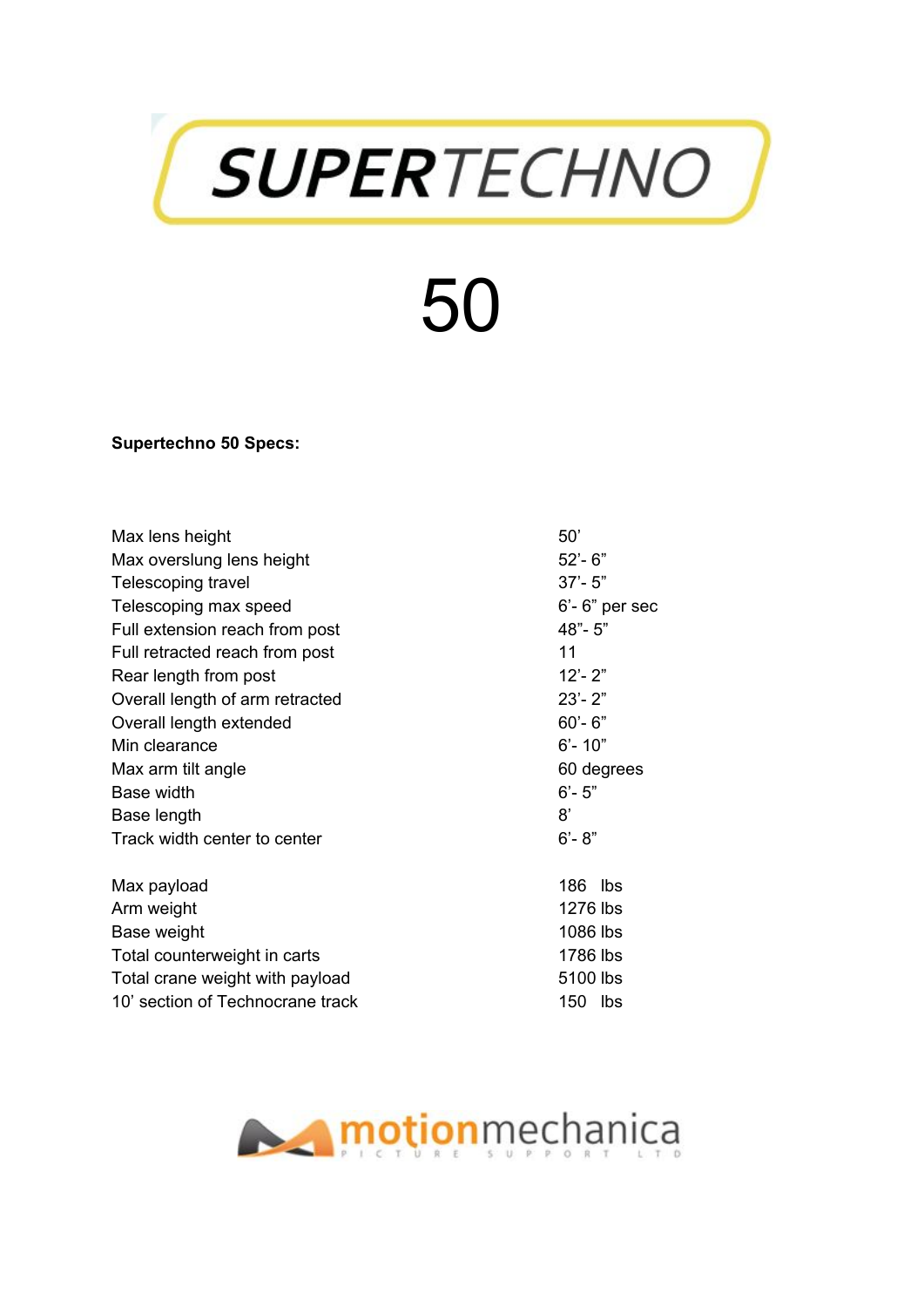

| Part                                        | kilograms | pounds |
|---------------------------------------------|-----------|--------|
| <b>Base</b>                                 | 492       | 1085   |
| Leveling Jacks $(4 \times 17 \text{ kg})$   | 68        | 150    |
| Column with fork                            | 412       | 908    |
| <b>Beamunit</b>                             | 579       | 1276   |
|                                             |           |        |
| Counterweights (60 x 13,5 kg)               | 810       | 1786   |
| $4 \times$ Donuts $(4 \times 7 \text{ kg})$ | 28        | 62     |
| 3 x Sliding weights (3 x 4,5 kg)            | 13,5      | 30     |
|                                             |           |        |
| <b>Electronic Unit</b>                      | 76        | 167    |
|                                             |           |        |
| Z-Head                                      | 24        | 53     |
|                                             |           |        |
|                                             |           |        |
|                                             |           |        |
| Supertechno 50 (incl. 20 kg camera)         | 2520      | 5555   |
|                                             |           |        |
| One Track $(3 \text{ m}/10 \text{ ft.})$    | 68        | 150    |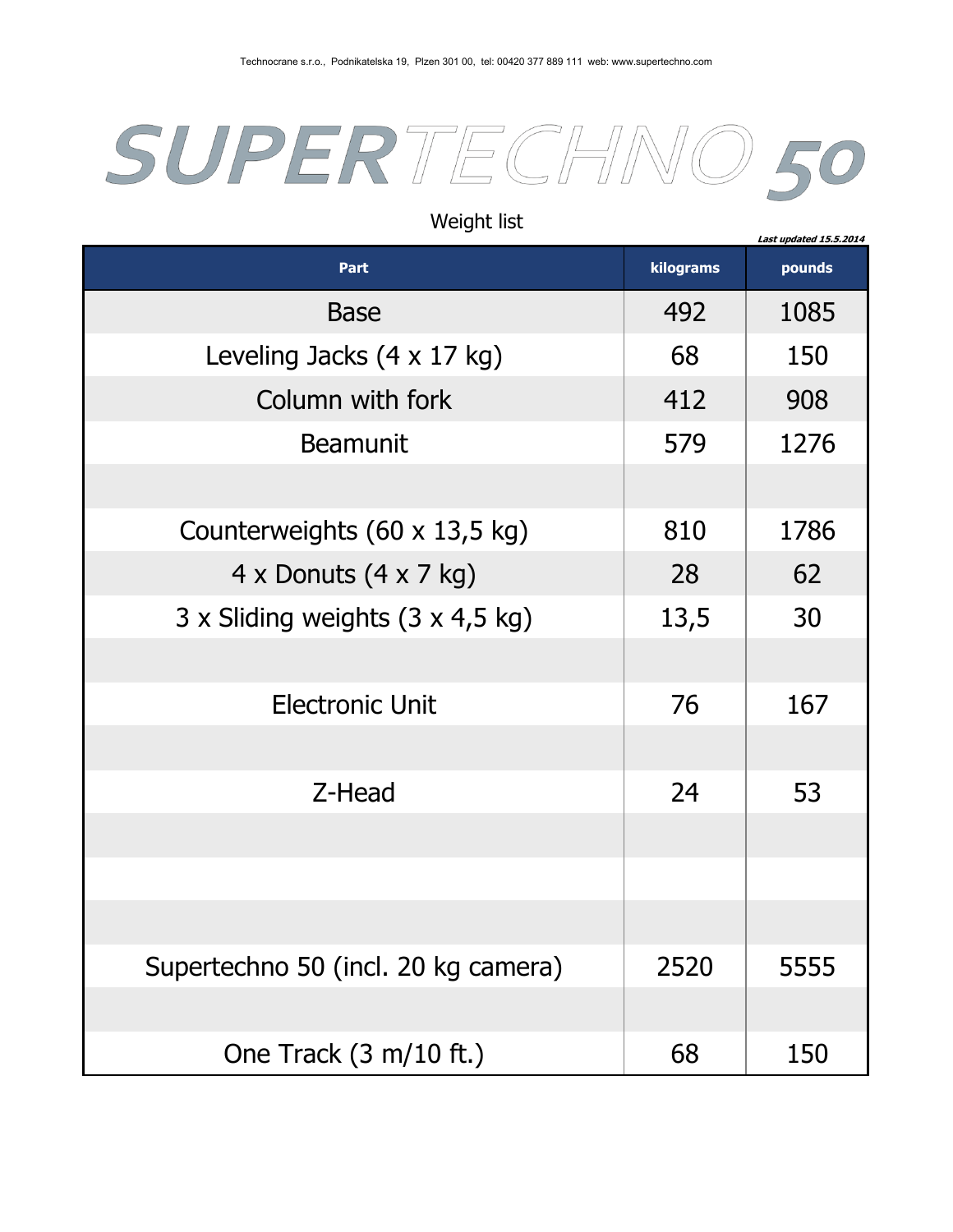|                      | SUPERTECHNO 50   |           |             |
|----------------------|------------------|-----------|-------------|
| MAX, LENS HEIGHT     | MAX. LENS HEIGHT | $15,11$ m | 50'         |
|                      | MAX. LENGHT      | 18,45 m   | 60' 6"      |
|                      | MAX. SPEED       | 2 m/s     | 6,6'/s      |
|                      | MIN. SPEED       | 1 m/h     | 3,3'/h      |
|                      | CRANE WEIGHT     | ,2300 kg! | 5100 lbs    |
| ╰──┘│└──<br>18.45    |                  |           |             |
| $[60'-6'']$<br>14,75 |                  | 3.7       |             |
| $[48' - 5'']$        |                  |           | $[12'-2'']$ |